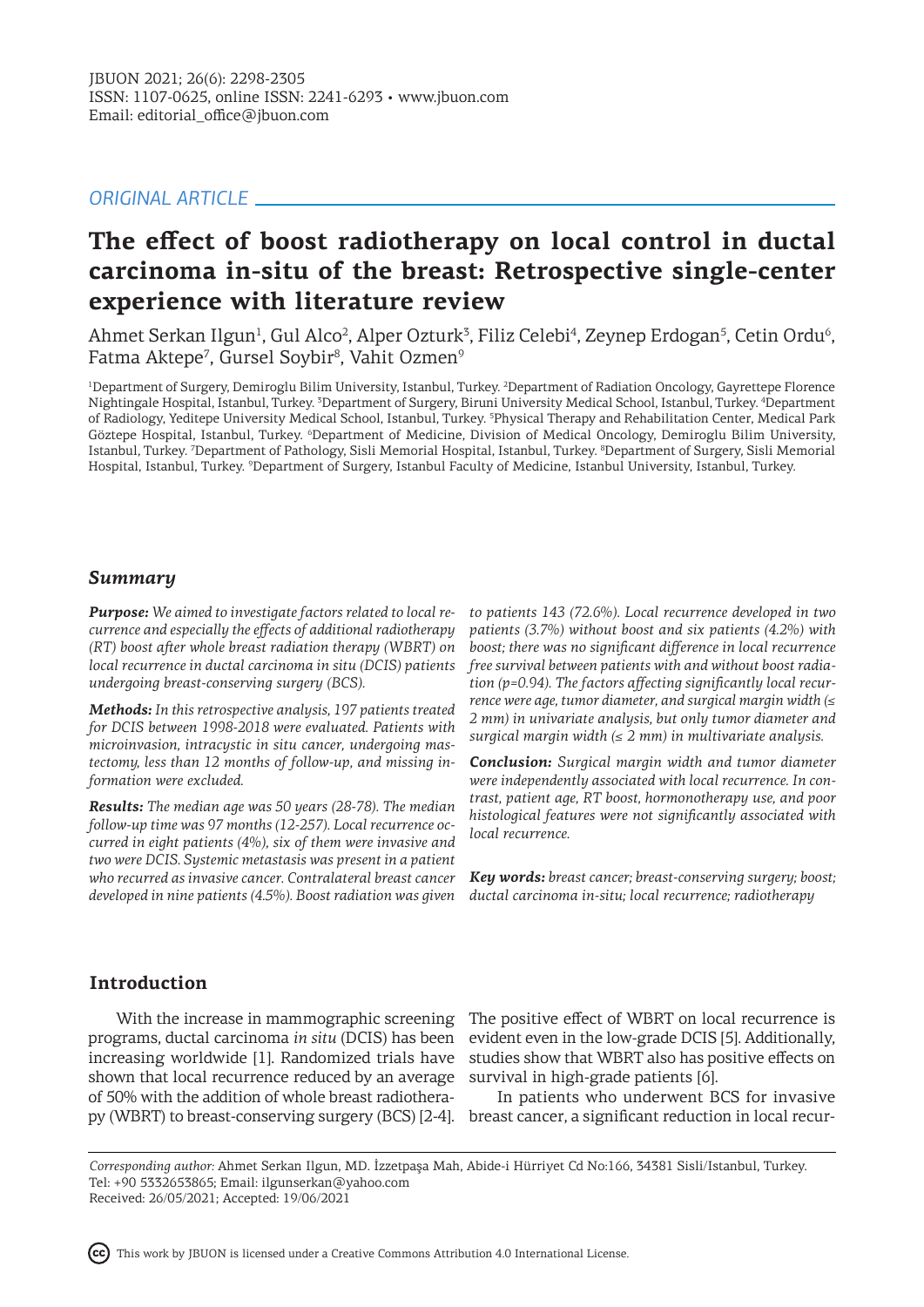rence was achieved by adding boost radiation to WBRT [7]. While there is strong evidence for the contribution of WBRT to local control, the place of boost radiation in DCIS treatment is controversial due to lower incidence of DCIS compared to invasive cancer, its heterogeneity, low local recurrence rates after WBRT, and the difficulty of performing long-term clinical studies in a large number of patients. Randomized prospective clinical trials which investigate the administration of boost together with WBRT after BCS for DCIS are ongoing, and their results are still expected [8-11].

In our study, we aimed to investigate factors related to local recurrence and especially the effects of additional RT boost after WBRT on local recurrence in DCIS patients undergoing BCS.

### **Methods**

#### *Patient and tumor characteristics*

In this retrospective analysis, 241 patients treated for DCIS in Group Florence Nightingale Hospitals between 1998-2018 were evaluated. After excluding patients with microinvasion, intracystic *in situ* cancer, undergoing mastectomy, less than 12 months of follow-up, and missing information, 197 patients were analyzed.

Demographic, clinical, pathological features, treatment and survival characteristics of patients were recorded from patients' charts.

#### *Radiotherapy*

The amount of radiation and the area to be applied were determined according to the patient-based decision of an expert breast radiation oncologist. WBRT was planned with 6MV photons from tangential fields using three-dimensional (3D) or field-in-field (FiF) techniques for all patients. Dose inhomogeneity was reduced by using static or dynamic wedges in 3D plans. For boost planning, the tumor bed treatment volume was determined with the appropriate margin, taking into account the area marked with clips, the scar tissue in the breast, and the seroma. Electron field or combined photon-electron fields (electron field combined with 6MV photon mini-tangential fields) with electron energy (6-20MeV) selected according to the appropriate depth for CT were used for RT Boost. One hundred ninety-two patients receiving normofractionated treatment (1.8-2Gy / fraction) received 50Gy (range: 44-50.4Gy) median to the whole breast and 10Gy (range: 4-16Gy) radiotherapy to the tumor bed. In 5 cases who received hypofractionated treatment (2.66Gy / fraction), a median of 40Gy (range: 40-42.5Gy) was given to the whole breast, and 4 of these cases received a boost at 10Gy / 4 fraction.

#### *Follow-up*

After the end of the radiotherapy, the patients were followed-up by their surgeons and radiation oncologists at 3-6 months intervals for the first three years and at least once a year thereafter with physical and radiologi-

#### **Table 1.** Patient characteristics

|                            | Number (%) |
|----------------------------|------------|
| Age (years, median)        | 50 (28-78) |
| < 50                       | 91 (46.2)  |
| $\geq 50$                  | 106 (53.8) |
| Menopausal status          |            |
| Pre-menopausal             | 89 (45.2)  |
| Post-menopausal            | 106 (53.8) |
| Unknown                    | 2(1)       |
| Tumor size (mm median)     | $15(2-75)$ |
| $\leq$ 20                  | 141 (71.6) |
| >20                        | 56 (28.4)  |
| SLNB                       |            |
| Yes                        | 123 (62.4) |
| No                         | 74 (37.6)  |
| <b>ALND</b>                |            |
| Yes                        | 9(4.6)     |
| No                         | 183 (92.9) |
| Unknown                    | 5(2.5)     |
| Surgical margin width (mm) |            |
| ≤2                         | 35 (17.8)  |
| >2                         | 162 (82.2) |
| Nuclear grade              |            |
| NG I                       | 25(12.7)   |
| NG II                      | 58 (29.4)  |
| NG III                     | 94 (47.7)  |
| Unknown                    | 20 (10.2)  |
| Comedo necrosis            |            |
| No                         | 77 (39.1)  |
| Yes                        | 95 (48.2)  |
| Unknown                    | 25(12.7)   |
| ER status                  |            |
| Negative                   | 22(11.2)   |
| Positive                   | 158 (80.2) |
| Unknown                    | 17(8.6)    |
| PR status                  |            |
| Negative                   | 46 (23.4)  |
| Positive                   | 129 (65.5) |
| Unknown                    | 22(11.2)   |
| HER-2 status               |            |
| Negative                   | 47 (23.9)  |
| Positive                   | 18(9.1)    |
| Unknown                    | 103 (52.3) |
| RT boost                   |            |
| No                         | 54 (27.4)  |
| Yes                        | 143 (72.6) |

RT: radiotherapy, ER: estrogen receptor, PR: progesterone receptor, SLNB: sentinel lymph node biopsy, ALND: axillary lymph node dissection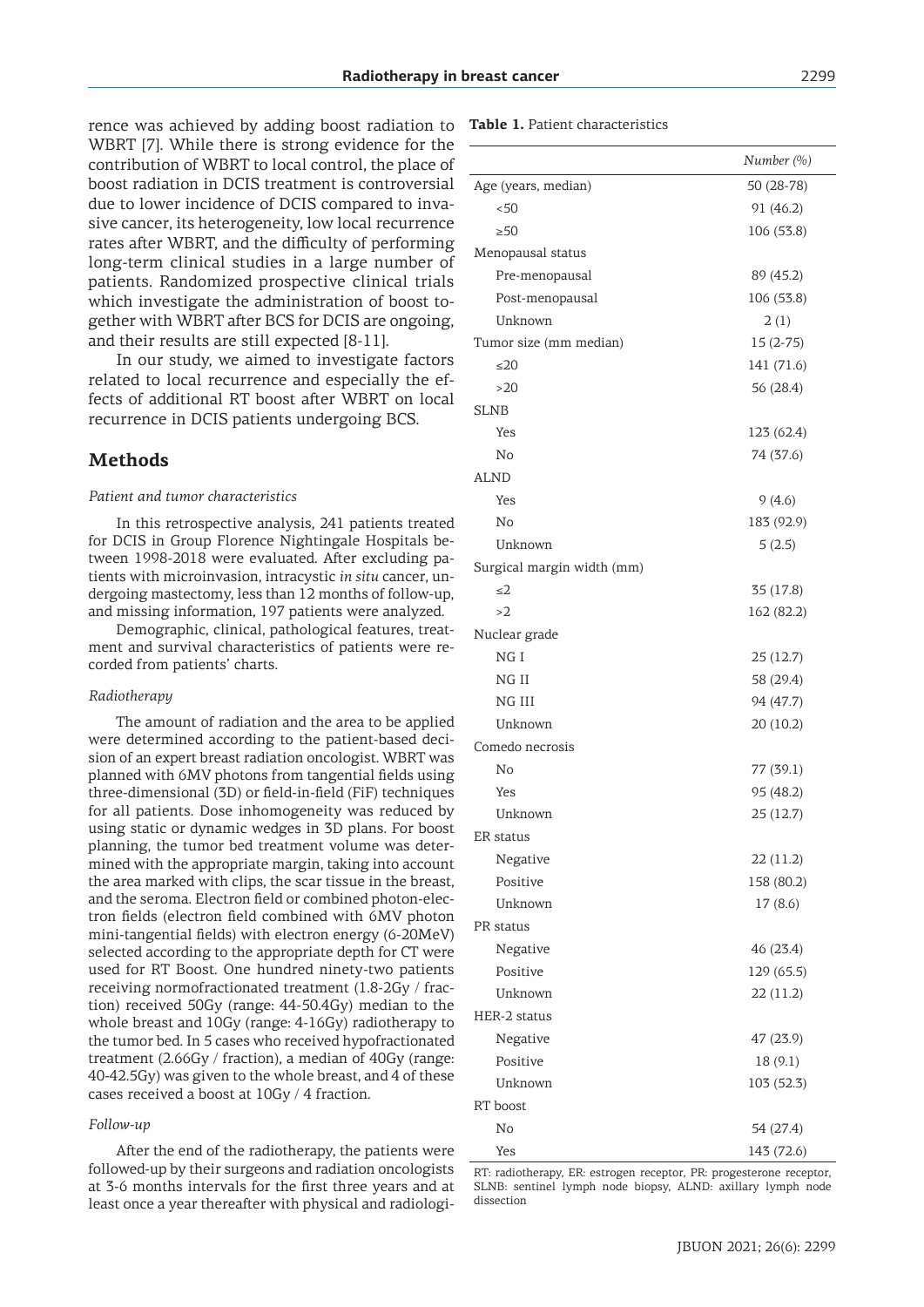cal examinations when deemed necessary. In the absence of any symptoms, each patient was followed up by having a mammography a year.

### *Statistics*

Categorical variables of patient and tumor characteristics were compared using Pearson's correlation method or Mann-Whitney U test as appropriate. The logrank test was used for comparison of differences between survival curves that were derived by the Kaplan-Meier method. Cox proportional hazard regression was used to model clinical outcomes such as local recurrencefree survival (LRFS) and disease-free survival (DFS) after breast-conserving surgery. All p values from two-sided tests and a p value ≤0.05 were considered statistically significant. Statistical analyses were performed using SPSS software version 20.0 (SPSS Inc., Chicago, IL).

### **Results**

The median age of 197 patients was 50 years (28-78). All patients underwent BCS. The axillary staging was performed in 132 (67%) patients. Axillary lymph node dissection (ALND) was the pre-

|                           |           | RT Boost $\left(\text{-}\right)$ RT Boost $\left(\text{+}\right)$ p value |          |
|---------------------------|-----------|---------------------------------------------------------------------------|----------|
|                           | n(%)      | n(%)                                                                      |          |
| Tumor size, cm            |           |                                                                           | 0.55     |
| $\leq$ 2                  | 37 (68.5) | 104 (72.7)                                                                |          |
| >2                        | 17(31.5)  | 39 (27.3)                                                                 |          |
| Age, years                |           |                                                                           | 0.9      |
| $\leq 50$                 | 25 (46.3) | 66 (46.2)                                                                 |          |
| >50                       | 29 (53.7) | 77 (53.8)                                                                 |          |
| Nuclear grade             |           |                                                                           | $0.004*$ |
| $I+II$                    | 33 (63.5) | 50(40)                                                                    |          |
| III                       | 19(36.5)  | 75 (60)                                                                   |          |
| Comedo Necrosis           |           |                                                                           | $0.001*$ |
| No                        | 33 (63.5) | 44 (36.7)                                                                 |          |
| Yes                       | 19(36.5)  | 76 (63.3)                                                                 |          |
| Hormone receptor status   |           |                                                                           | 0.052    |
| Positive                  | 49 (96.1) | 110 (85.9)                                                                |          |
| Negative                  | 2(3.9)    | 18(14.1)                                                                  |          |
| Surgical margin width, mm |           |                                                                           | $0.002*$ |
| $\leq$ 2                  | 2(3.7)    | 33(23.1)                                                                  |          |
| >2                        | 52 (96.3) | 110 (76.9)                                                                |          |
| Hormone therapy           |           |                                                                           | 0.30     |
| No                        | 8(16.3)   | 30(23.4)                                                                  |          |
| Yes                       | 41 (83.7) | 98 (76.6)                                                                 |          |
| Local recurrences         |           |                                                                           |          |
| Yes                       | 2(3.7)    | 6(4.2)                                                                    |          |
| No                        | 52 (96.3) | 137 (95.8)                                                                |          |

**Table 2.** Patient characteristics with and without boost

\*Chi-square test

ferred method for axillary staging before the establishment of sentinel lymph node biopsy (SLNB). No metastasis in lymph nodes was detected in axillary staging (Table 1). Re-excision was performed in 14 patients (7%) due to positive surgical margins. Approximately half of the patients (42.1%) had low or intermediate grade. Hormone receptor positivity was present in 80% of patients, and they received tamoxifen. The median follow-up time was 97 months (12-257). 37% of the patients were followed for more than five years, 37% for more than ten years.

Local recurrence occurred in eight patients (4%), six of them were invasive and two were DCIS. The median time to local recurrence was 104.5 months (10-180). Systemic metastasis was also present in a patient who recurred as invasive cancer. Contralateral breast cancer developed in nine patients (4.5%) during follow-up. Four patients died due to reasons other than breast cancer. 10 year breast cancer-specific survival, disease-free survival, and local recurrence-free survival were 100%, 92.5%, 96%, respectively.

Boost radiation was given to 143(72.6%) patients. The patients undergoing additional boost had significantly more comedo necrosis, higher nuclear grade, and closer surgical margins (<2mm). Local recurrence developed in two patients (3.7%) without boost and six patients (4.2%) with boost (Table 2). In Kaplan-Meier analyses, there was no significant difference in local recurrence between patients with and without boost radiation (p=0.94) (Figure 1).

The factors affecting local recurrence were investigated, and age, tumor diameter, and surgical margin width closer than 2 mm were significantly related to local recurrence in univariate analysis. In multivariate analyses, tumor diameter and sur-



Figure 1. LFRS between patients with and without boost.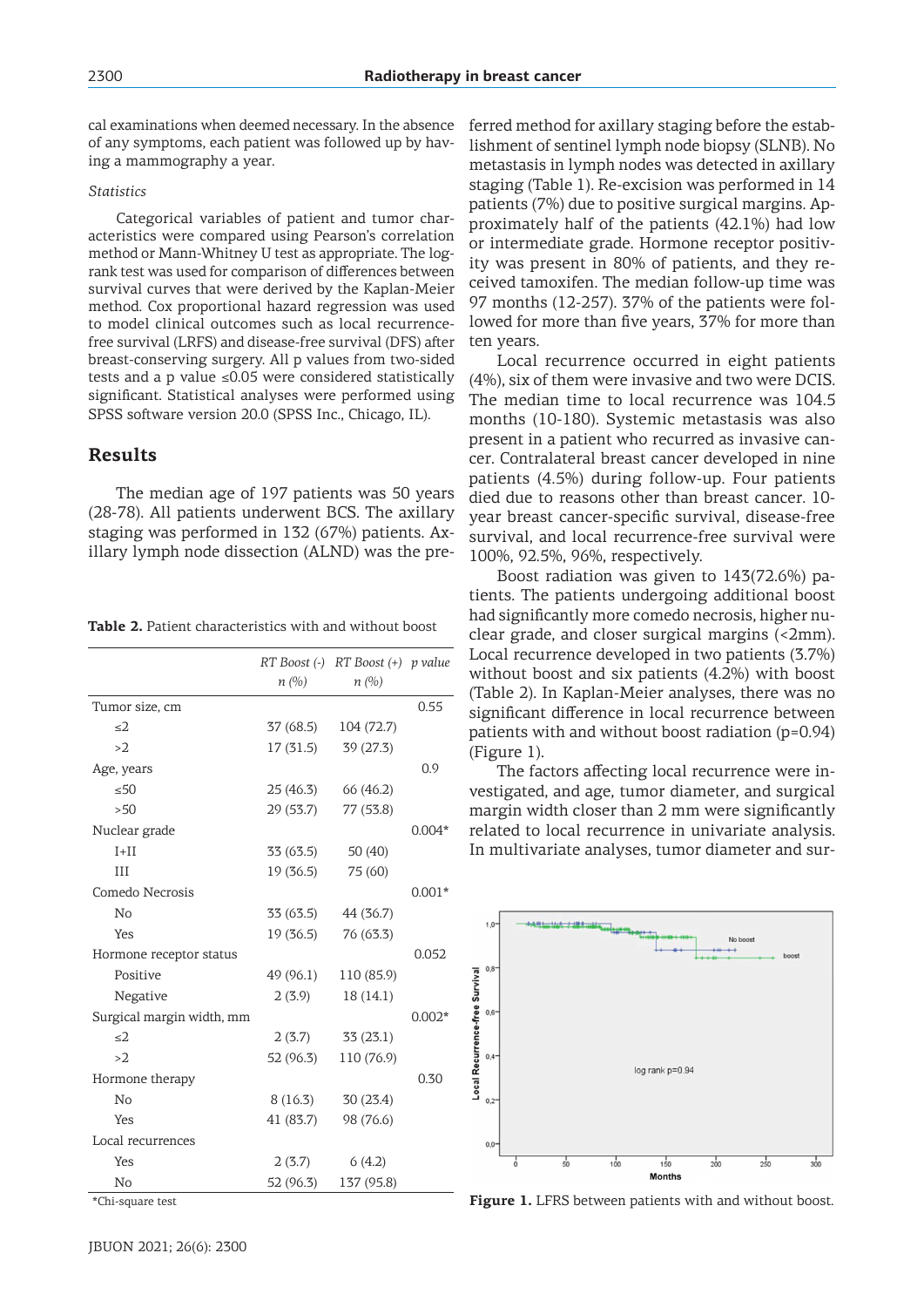gical margin width closer than 2 mm appeared as only factors that independently related with local recurrence (Table 3).

## **Discussion**

The importance of postoperative radiotherapy in patients undergoing breast-conserving surgery for DCIS has been demonstrated by numerous randomized clinical trials [4]. However, whether boost RT is beneficial in these patients is not as certain as in invasive cancer. It is challenging to plan a randomized clinical trial due to reasons such as the rarity of DCIS compared to invasive cancer, the relatively rare local recurrence after RT in patients with DCIS, and the need for a long follow-up time. When the literature is examined, it is seen that different results were obtained in 11 retrospective studies evaluating RT boost for DCIS [10-20] (Table 4). Omlin et al [10] showed significant effects of RT boost on local recurrence in a multicentre study in which only patients under 45 years of age were evaluated. However, in this study, there were many unknown data on variables that may affect local recurrence, local recurrence in a median 3.8 years follow-up

such as tumor diameter, nuclear grade, and surgical margin width. The effect of RT boost could not be demonstrated in the study by Yerushalmi et al [11]. However, this study did not include pure DCIS cases, and 16% of patients also had micro-invasive cancer accompanying DCIS, and only the patients who had close (<1mm) margins and micro-invasive disease received boost radiation therapy. Monteau et al [12] compared patients who underwent reexcision + RT with those who underwent RT and boost without re-excision among patients with near or positive margins, and no significant difference was found between the two groups in terms of local recurrence. In the study of Wai et al [13], the patients were divided into three groups that received different treatments (local excision (LE), LE+RT, and LE+RT+Boost) and compared, and the results showed that boost radiation did not have any positive effect on local recurrence but there were more surgical margin positivity, more advanced nuclear grade, and more necrosis in the LE + RT + boost group. In a study conducted by Wong et al [14] the positive effects of adding boost on

**Table 3.** Univariate and Multivariate analysis of ipsilateral breast tumor recurrence

|                             | Univariate analysis |                |       | Multivariate analysis |             |       |
|-----------------------------|---------------------|----------------|-------|-----------------------|-------------|-------|
|                             | <b>HR</b>           | 95% CI         | p     | <b>HR</b>             | 95% CI      | p     |
| Age, years                  | 0.89                | $0.81 - 0.98$  | 0.02  | 0.92                  | 0.84-1.004  | 0.06  |
| Tumor size                  | 1.04                | 1.008-1.09     | 0.019 | 1.04                  | 1.002-1.087 | 0.048 |
| $NG (I+II vs III)$          | 271                 | 0.52-14.04     | 0.23  |                       |             |       |
| Comedo necrosis             | 4.76                | $0.55 - 41.01$ | 0.15  |                       |             |       |
| RT boost (yes vs. no)       | 1.72                | 0.28-10.33     | 0.55  |                       |             |       |
| Surgical margin $\leq$ 2 mm | 5.04                | $1.2 - 20.2$   | 0.023 | 5.41                  | 1.06-18.4   | 0.041 |

| Table 4. Result of previous studies with BCS+RT with and without boost |  |
|------------------------------------------------------------------------|--|
|------------------------------------------------------------------------|--|

| Author                 | Patients with boost Median age, years<br>n(%) | n(%)        | Clear surgical<br>margins | Median follow<br>up (years) | LRFS (%-With<br>& without boost) | Effect of boost<br>on IBTR |
|------------------------|-----------------------------------------------|-------------|---------------------------|-----------------------------|----------------------------------|----------------------------|
| Omlin et al., 2006     | 316(52)                                       | $41(23-45)$ | 65                        | 6.0                         | 72 vs 86                         | <b>Yes</b>                 |
| Yerushalmi et al, 2006 | 75(25.0)                                      | 58 (39-88)  | 37                        | 6.8                         |                                  | No                         |
| Jiveliouk et al., 2009 | 107 (37.3)                                    | $51(32-81)$ | 81                        | 4.0                         | 100 vs. 100                      | No.                        |
| Monteau et al., 2009   | 208 (71.0)                                    | 53 (28-82)  | $\overline{\phantom{a}}$  | 7.4                         | 96 vs. 95                        | Yes                        |
| Wai et al., 2011       | 482 (29.8)                                    | 55          | 87                        | 9.3                         | 96 vs. 93                        | No.                        |
| Wong et al., 2012      | 220 (36.0)                                    |             | 78                        | 3.8                         |                                  | Yes                        |
| Rakovitch et al., 2013 | 1895 (29.6)                                   | $56(20-85)$ | 58                        | 10.0                        | 88 vs. 87                        | No.                        |
| Meattini et al., 2013  | 389 (48.8)                                    |             | 95                        | 7.7                         |                                  | Yes                        |
| Kim et al., 2014       | 728 (31.9)                                    | 46 (19-72)  | $54$ ( $\geq 2$ mm)       | 6.7                         | 98.5 vs. 95.4                    | No                         |
| Cutuli et al., 2016    | 819 (48.0)                                    | 56 (32-84)  | 48                        | 7.5                         |                                  | No                         |
| Moran et al., 2017     | 4131 (64.4)                                   | 56          | 87                        | 9.0                         | 97.1 vs. 96.3                    | Yes                        |
| Current study          | 143 (72.6)                                    | 50 (28-78)  | 97                        | 8                           | 95.7 vs. 96                      | No                         |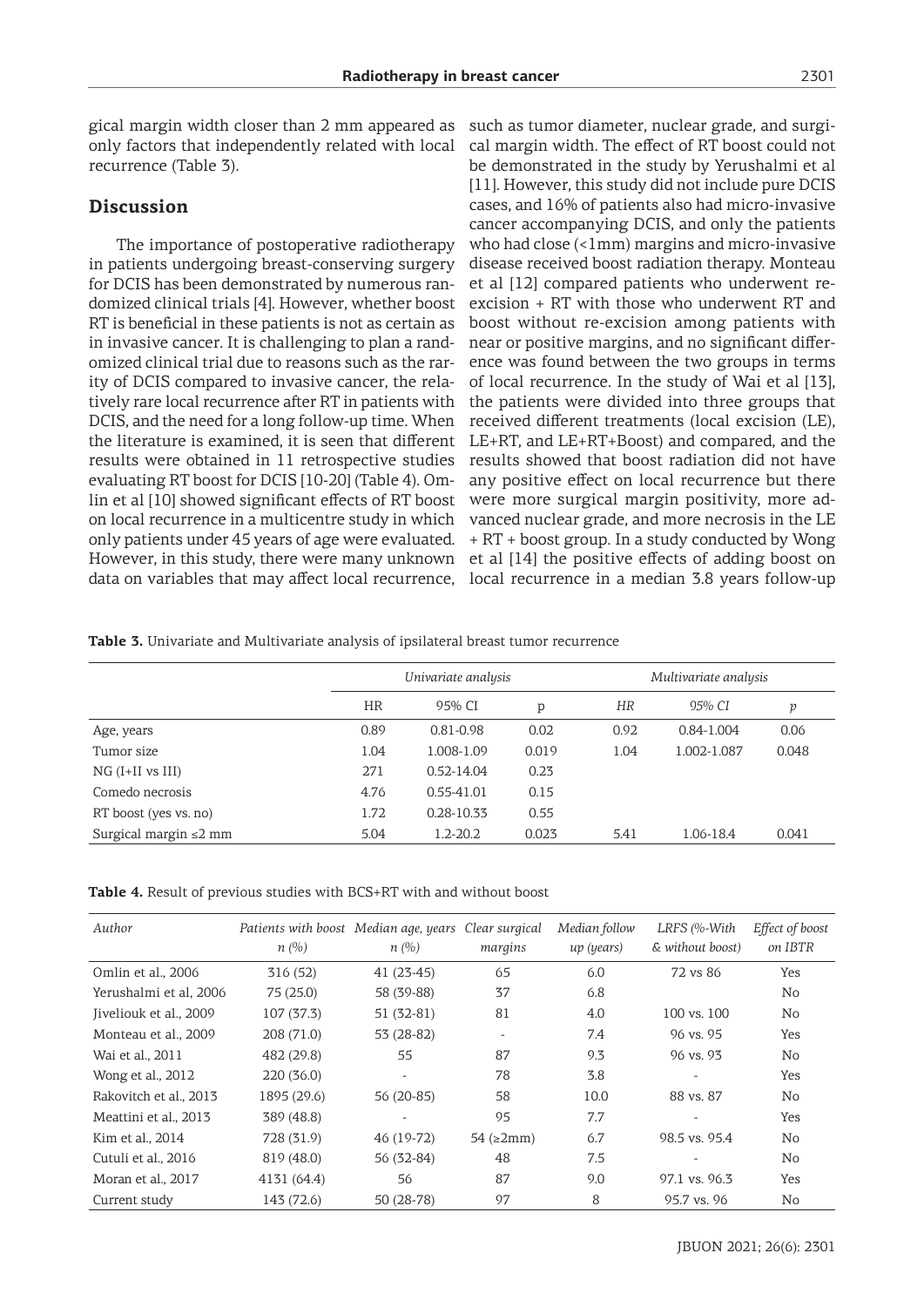period were shown in univariate analysis. Since RT boost was not included in the multivariate analysis, its independent effect on local recurrence was not reported. In the study conducted by Rakovitch et al [15] in which 1895 patients were followed for a median of 10 years, local recurrence was 13% in the RT boost group and 12% in the group without RT boost (HR = 0.82, 95% CI 0.59-1.15). In the study of Meattini et al [16], it was shown that adding boost to RT and wider surgical margins significantly reduced the risk of local recurrence in multivariate analysis, although no significant effect was detected in univariate analysis. In a Korean multicentre study conducted by Kim et al [17], 728 patients were followed for a median of 6.7 years, and the effect of RT boost on local recurrence could not be demonstrated. In this study, the nuclear grade was significantly higher in the RT boost group. The effect of RT boost on local recurrence could not be demonstrated in the subgroup analysis in which only patients under the age of 40 or patients with close (<2 mm) surgical margins were examined. In a multinational study conducted by Cutili et al [18] with eight centres, no significant effect of RT boost on local recurrence was shown. In this study, it is noteworthy that approximately 60% of the patients had a tumor diameter less than 1 cm, and the number of patients with high nuclear grade and comedo necrosis was relatively low. On the other hand, in a multicentre retrospective study by Moran et al [19] involving 4131 patients, a significant decrease in local recurrence was found in the RT boost group (HR 0.73; 95% CI, 0.57-0.94). Another study by Jiveliouk et al [20] showed no effect of adding boost RT. In that study, 107 consecutive women who underwent BCS with diagnoses of DCIS in mammographic screening were observed and followed for 52 months. No recurrences were observed in both arms. In the NSABP 24 study examining the effects of tamoxifen on local recurrence [21], 692 patients were given RT boost, and no significant effect of RT boost on local recurrence was shown [22]. Our study included 197 consecutive patients treated in a single-centre, and our median follow-up time was 97 months. No relationship was found between RT boost and local recurrence. There were significantly higher nuclear grade, more comedo necrosis, and closer surgical margins in the RT boost group in our study. As in the studies conducted by Wai et al [13] and Monteau et al [12], it can be assumed that the local recurrence risk was downgraded by adding the RT boost to patients with closer surgical margins, and local recurrence rates were reduced to the level of patients with wider excision. Our findings are also concordant with the preliminary

published in San-Antonio Breast Cancer Symposium 2020. In that trial, non-low risk DCIS patients undergoing BCS+ boost RT had significantly lower local recurrence rates than patients with BCS+ conventional RT in a median 6.6 years follow-up [23].

results of BIG 3-07/TROG 07.01 randomized trial for Radiation Oncology–American Society of Clini-Although multifocality is common in DCIS, multicentricity is rarely seen [24,25]. Holland et al [24] detected a second focus 4 cm away from the primary lesion in only 1 of the 32 patients they investigated. Besides, the tumor diameter measured radiologically in roughly half of the patients was smaller than the pathological diameter. In a study conducted by Faverly et al [25], skip lesions were detected at a distance of 0-5 mm from the primary tumor in 82% of the patients and more than 10 mm in 8%. In another study, 56% of 61 patients who underwent re-excision due to close (<2 mm) surgical margin had residual disease [12]. For these reasons, the ideal surgical margin width in patients who underwent breast-conserving surgery with a DCIS diagnosis has been a controversial topic for decades but it is very well known that patients with a negative surgical margin are at a lower risk of local recurrence than patients who are positive [4]. Since the relationship between surgical margin width and local recurrence was not investigated in 4 randomized prospective studies investigating the effects of WBRT on local recurrence after local excision, there is no randomized clinical study conducted on this subject [2,26-28]. Silverstein et al [29] showed that recurrences after DCIS originated from the area of the primary lesion; therefore, RT may not be needed in lesions excised sufficiently large (> 1 cm). This hypothesis is still controversial. Although it is accepted that some DCIS cases can be treated with BCS, but without RT, discussions on the definition of this subgroup continue. In a single-arm study conducted by Wong et al [30], a high local recurrence rate of 12% in 5 years follow-up was found in patients who underwent only local excision with a surgical margin> 1 cm. In another study in which approximately 3000 patients were evaluated, significant relationship between surgical margin width and local recurrence was shown only in patients who did not receive RT. However, it could not be shown in patients undergoing RT [31]. A meta-analysis including 7886 patients who underwent LE+RT showed that margins wider than 2 mm surgical did not reduce the risk of local recurrence. However, local recurrence risk increased significantly, with a margin width of 0-2 mm [32]. In our study, a surgical margin width of 2 mm or less was independently associated with local recurrence. Our findings are in line with the Society of Surgical Oncology–American Society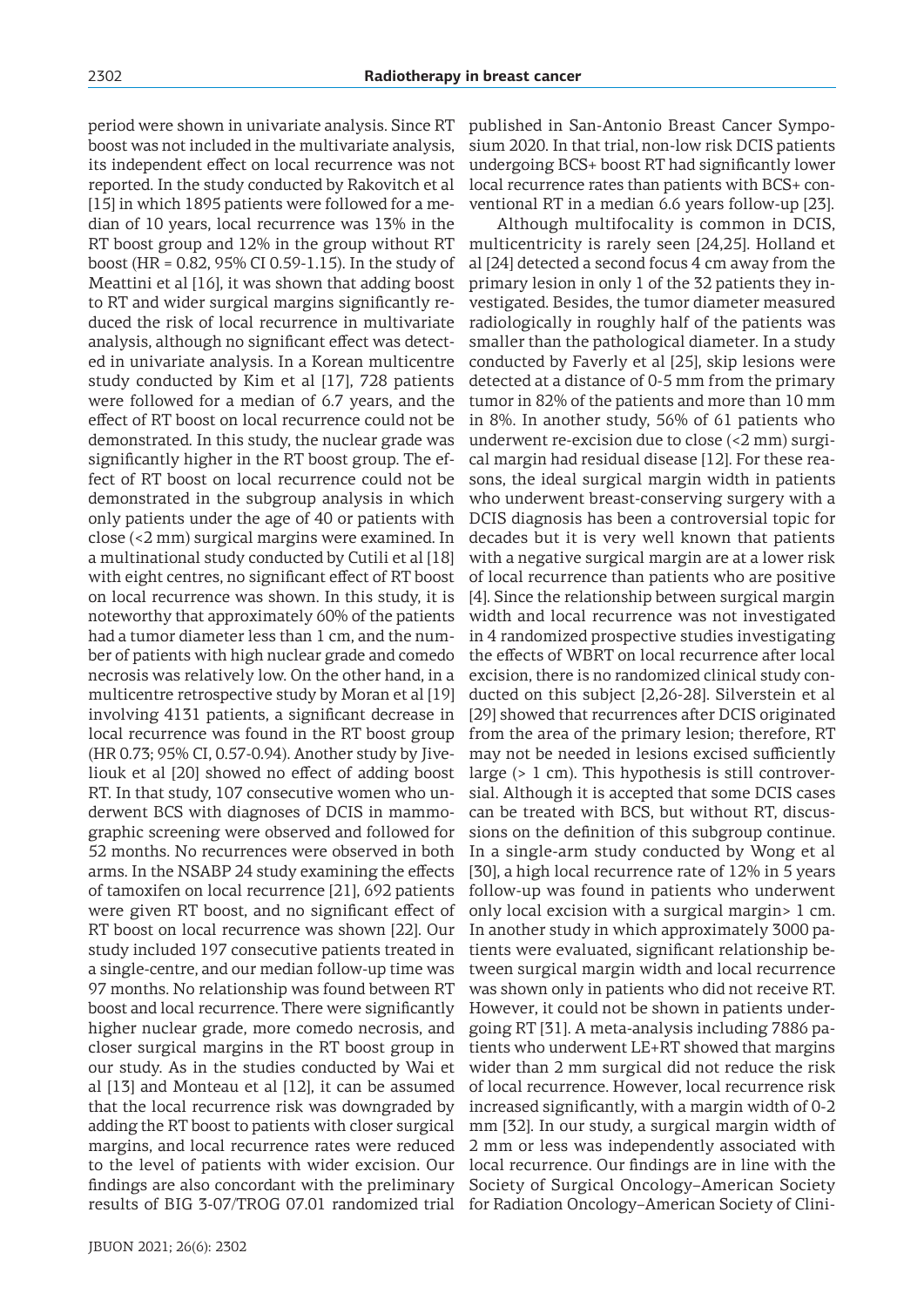2016 [33].

In the multivariate analysis of a prospective non-randomized study of 665 patients who underwent only local excision due to DCIS, tumor diameter, and high nuclear grade were identified as independent factors affecting local recurrence [34]. In a study by Silverstein et al [29], the presence of comedo necrosis, high nuclear grade, and tumor diameter were associated with local recurrence in addition to the close surgical margin. In our study, tumor size was associated with local recurrence, but the effect of being high grade or the presence of comedo necrosis on local recurrence was not shown.

SEER data, in which more than 200,000 women with invasive breast cancer were examined, showed that women younger than 40 years had higher grade and hormone receptor-negative breast cancer phenotype, and younger age had independent adverse effects on survival [35]. The relationship between young age and aggressive tumor phenotype has also been shown in women with DCIS [36]. In the EORTC 10853 study, it was found that the risk of local recurrence was almost twice as high in patients younger than 40 years of age un-

cal Oncology Consensus Guideline published in dergoing breast-conserving surgery due to DCIS [26]. Similarly, Cronin et al [37] found that in the retrospective analysis of 2996 patients, local recurrence was reduced by approximately half in those older than 50 years of age. In the NSABP B 17 study conducted by Fisher et al, no relationship was found between age at the time of diagnosis and tumor recurrence [27]. In our study, a significant relationship was found between young age and local recurrence in univariate analysis, but not in multivariate analysis.

> The most significant limitations of our study are its retrospective design and relatively low sample size. However, its strengths are that it is a single-centre study, and our follow-up time is relatively long.

> In conclusion, surgical margin width and tumor diameter were independently associated with local recurrence. In contrast, patient age, RT boost, hormonotherapy use, and poor histological features were not significantly associated with local recurrence.

### **Conflict of interests**

The authors declare no conflict of interests.

# **References**

- 1. Siegel RL, Miller KD, Jemal A. Cancer statistics, 2016. CA Cancer J Clin 2016;66:7-30. doi: 10.3322/caac.21332. Epub 2016 Jan 7. PMID: 26742998.
- Wärnberg F, Garmo H, Emdin S et al. Effect of radiotherapy after breast-conserving surgery for ductal carcinoma in situ: 20 years follow-up in the randomized SweDCIS Trial. J Clin Oncol 2014;32:3613-8. doi: 10.1200/JCO.2014.56.2595. Epub 2014 Oct 13. PMID: 25311220.
- 3. Wapnir IL, Dignam JJ, Fisher B et al. Long-term outcomes of invasive ipsilateral breast tumor recurrences after lumpectomy in NSABP B-17 and B-24 randomized clinical trials for DCIS. J Natl Cancer Inst 2011;103:478- 88. doi: 10.1093/jnci/djr027. Epub 2011 Mar 11. PMID: 21398619; PMCID: PMC3107729.
- 4. Early Breast Cancer Trialists' Collaborative Group (EBCTCG), Correa C, McGale P, Taylor C et al. Overview of the randomized trials of radiotherapy in ductal carcinoma in situ of the breast. J Natl Cancer Inst Monogr 2010;2010:162-77. doi: 10.1093/jncimonographs/ lgq039. PMID: 20956824; PMCID: PMC5161078.
- 5. McCormick B, Winter K, Hudis C et al. RTOG 9804: a prospective randomized trial for good-risk ductal carcinoma in situ comparing radiotherapy with observation. J Clin Oncol 2015;33:709-15. doi: 10.1200/ JCO.2014.57.9029. Epub 2015 Jan 20. Erratum in: J Clin

Oncol 2015 Sep 10;33(26):2934. PMID: 25605856; PM-CID: PMC4334775.

- 6. Sagara Y, Freedman RA, Vaz-Luis I et al. Patient Prognostic Score and Associations With Survival Improvement Offered by Radiotherapy After Breast-Conserving Surgery for Ductal Carcinoma In Situ: A Population-Based Longitudinal Cohort Study. J Clin Oncol 2016;34:1190-6. doi: 10.1200/JCO.2015.65.1869. Epub 2016 Feb 1. PMID: 26834064; PMCID: PMC4872326.
- 7. Bartelink H, Maingon P, Poortmans P et al. Wholebreast irradiation with or without a boost for patients treated with breast-conserving surgery for early breast cancer: 20-year follow-up of a randomised phase 3 trial. Lancet Oncol 2015;16:47-56. doi: 10.1016/S1470- 2045(14)71156-8. Epub 2014 Dec 9. Erratum in: Lancet Oncol. 2015 Jan;16(1):e6. PMID: 25500422.
- 8. Breast-Conserving Surgery and Whole-Breast Radiation Therapy with or without Additional Radiation Therapy to the Tumor in Treating Women With Ductal Carcinoma in Situ (BONBIS) - Full Text View - ClinicalTrials.gov [Internet]. [cited 2020 Sep 21]. Available from: https://clinicaltrials.gov/ct2/show/NCT00907868 www.clinicalTrials.gov Identifier: NCT00470236.
- 9. Omlin A, Amichetti M, Azria D et al. Boost radiotherapy in young women with ductal carcinoma in situ: a multicentre, retrospective study of the Rare Cancer Net-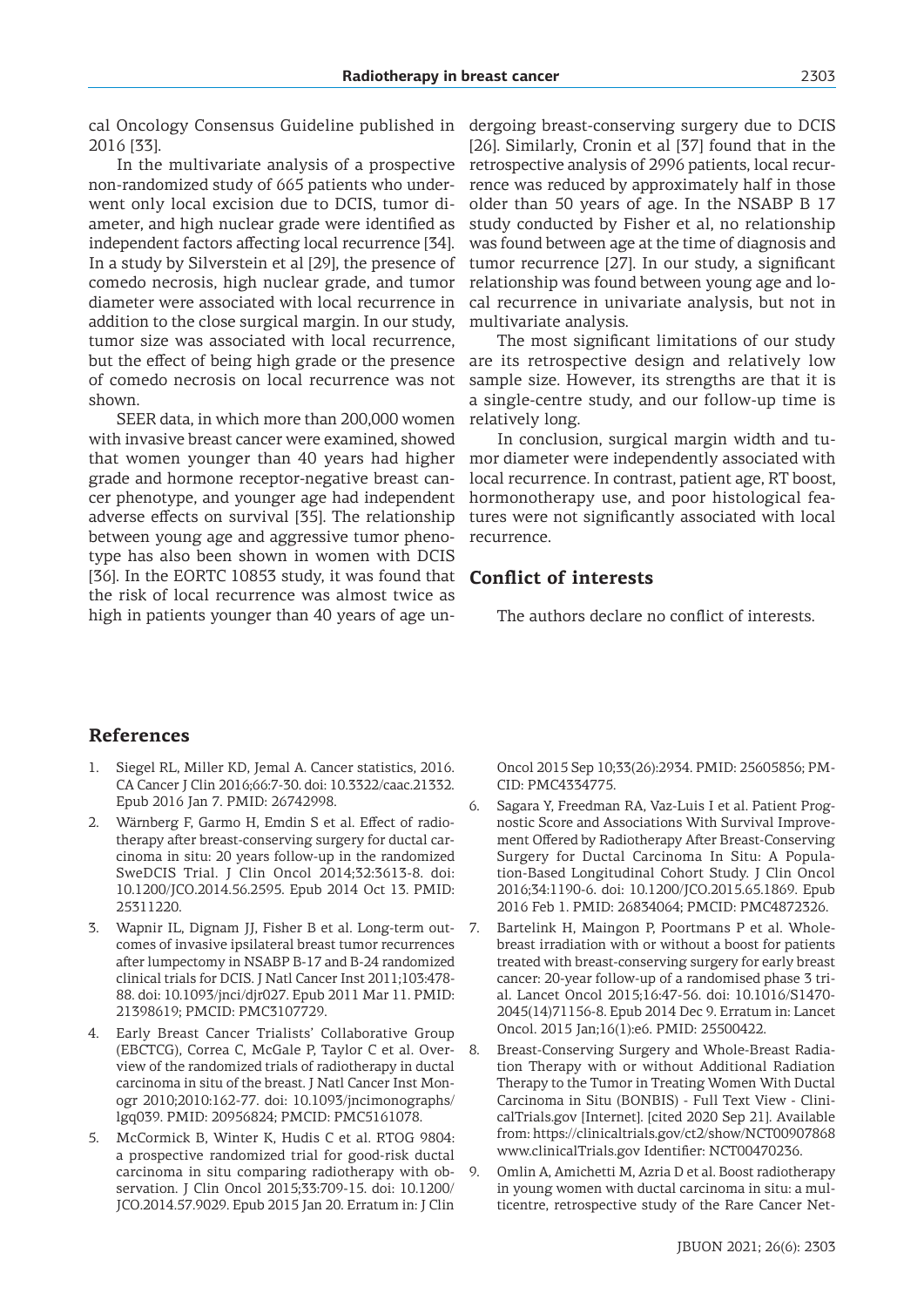work. Lancet Oncol 2006;7:652-6. doi: 10.1016/S1470- 2045(06)70765-3. PMID: 16887482

- 10. Yerushalmi R, Sulkes A, Mishaeli M et al. Radiation treatment for ductal carcinoma in situ (DCIS): is a boost to the tumor bed necessary? Neoplasma 2006;53:507- 10. PMID: 17167720.
- 11. Monteau A, Sigal-Zafrani B, Kirova YM et al. Ductal carcinoma in situ of the breast with close or focally involved margins following breast-conserving surgery: treatment with reexcision or radiotherapy with increased dosage. Int J Radiat Oncol Biol Phys 2009;75:1021-8. doi: 10.1016/j.ijrobp.2008.12.014. Epub 2009 Apr 20. PMID: 19386441.
- 12. Wai ES, Lesperance ML, Alexander CS et al. Effect of radiotherapy boost and hypofractionation on outcomes in ductal carcinoma in situ. Cancer 2011;117:54-62. doi: 10.1002/cncr.25344. Epub 2010 Aug 27. PMID: 20803608.
- 13. Wong P, Lambert C, Agnihotram R V, David M, Duclos M, Freeman CR. Ductal carcinoma in situ--the influence of the radiotherapy boost on local control. Int J Radiat Oncol Biol Phys 2012;82:e153-8. doi: 10.1016/j. ijrobp.2011.03.045. Epub 2011 Jun 12. PMID: 21664063.
- 14. Rakovitch E, Narod SA, Nofech-Moses S et al. Impact of boost radiation in the treatment of ductal carcinoma in situ: A population-based analysis. Int J Radiat Oncol Biol Phys [Internet]. 2013;86:491-7. Available from: http://dx.doi.org/10.1016/j.ijrobp.2013.02.031
- 15. Meattini I, Livi L, Franceschini D et al. Role of radiotherapy boost in women with ductal carcinoma in situ: a single-center experience in a series of 389 patients. Eur J Surg Oncol 2013;39:613-8. doi: 10.1016/j. ejso.2013.03.002. Epub 2013 Mar 20. PMID: 23523088.
- 16. Kim JH, Choi DH, Park W et al. Influence of boost radiotherapy in patients with ductal carcinoma in situ breast cancer: a multicenter, retrospective study in Korea (KROG 11-04). Breast Cancer Res Treat 2014;146:341- 5. doi: 10.1007/s10549-014-3025-4. Epub 2014 Jun 18. PMID: 24939061.
- 17. Cutuli B, Wiezzane N, Palumbo I et al. Breast-conserving treatment for ductal carcinoma in situ: Impact of boost and tamoxifen on local recurrences. Cancer Radiother 2016;20:292-8. doi: 10.1016/j.canrad.2016.04.004. Epub 2016 Jun 22. PMID: 27344537.
- 18. Moran MS, Zhao Y, Ma S et al. Association of Radiotherapy Boost for Ductal Carcinoma In Situ With Local Control After Whole-Breast Radiotherapy. JAMA Oncol 2017;3:1060-1068. doi: 10.1001/jamaoncol.2016.6948. PMID: 28358936; PMCID: PMC5824216.
- 19. Jiveliouk I, Corn B, Inbar M, Merimsky O. Ductal carcinoma in situ of the breast in Israeli women treated by breast-conserving surgery followed by radiation therapy. Oncology 2009;76:30-5. doi: 10.1159/000178162. Epub 2008 Nov 26. PMID: 19033713.
- 20. Fisher B, Dignam J, Wolmark N et al. Tamoxifen in treatment of intraductal breast cancer: National Surgical Adjuvant Breast and Bowel Project B-24 randomised controlled trial. Lancet 1999;353:1993-2000. doi: 10.1016/S0140-6736(99)05036-9. PMID: 10376613.
- 21. Julian TB, Land SR, Wang Y et al. Is boost therapy necessary in the treatment of DCIS? J Clin Oncol 2008;28.

26, no. 15\_suppl (May 20, 2008) 537-7. https://www. abstractsonline.com/pp8/#!/9223/presentation/580

- 22. Holland R, Veling SHJ, Avunac M, Hendriks JHCL. Histologic multifocality of Tis, T1-2 breast carcinomas. Implications for clinical trials of breastconserving surgery. Cancer 1985;56:979-90. doi: 10.1002/1097-0142(19850901)56:5<979::aidcncr2820560502>3.0.co;2-n. PMID: 2990668..
- 23. Faverly DR, Burgers L, Bult P, Holland R. Three-dimensional imaging of mammary ductal carcinoma in situ: clinical implications. Semin Diagn Pathol 1994;11:193- 8. PMID: 7831530.
- 24. Donker M, Litière S, Werutsky G et al. Breast-conserving treatment with or without radiotherapy in ductal carcinoma in situ: 15-year recurrence rates and outcome after a recurrence, from the EORTC 10853 randomized phase III trial. J Clin Oncol 2013;31:4054-9. doi: 10.1200/JCO.2013.49.5077. Epub 2013 Sep 16. PMID: 24043739.
- 25. Fisher B, Dignam J, Wolmark N et al. Lumpectomy and radiation therapy for the treatment of intraductal breast cancer: findings from National Surgical Adjuvant Breast and Bowel Project B-17. J Clin Oncol 1998;16:441-52. doi: 10.1200/JCO.1998.16.2.441. PMID: 9469327.
- 26. Houghton J, George WD, Cuzick J et al. Radiotherapy and tamoxifen in women with completely excised ductal carcinoma in situ of the breast in the UK, Australia, and New Zealand: randomised controlled trial. Lancet 2003;362:95-102. doi: 10.1016/s0140-6736(03)13859-7. PMID: 12867108.
- 27. Silverstein MJ, Lagios MD, Groshen S et al. The influence of margin width on local control of ductal carcinoma in situ of the breast. N Engl J Med 1999;340:1455- 61. doi: 10.1056/NEJM199905133401902. PMID: 10320383.
- 28. Wong JS, Kaelin CM, Troyan SL et al. Prospective study of wide excision alone for ductal carcinoma in situ of the breast. J Clin Oncol 2006;24:1031-6. doi: 10.1200/ JCO.2005.02.9975. Epub 2006 Feb 6. PMID: 16461781.
- 29. Van Zee KJ, Subhedar P, Olcese C, Patil S, Morrow M. Relationship Between Margin Width and Recurrence of Ductal Carcinoma In Situ: Analysis of 2996 Women Treated With Breast-conserving Surgery for 30 Years. Ann Surg 2015;262:623-31. doi: 10.1097/ SLA.0000000000001454. PMID: 26366541; PMCID: PMC4739638.
- 30. Marinovich ML, Azizi L, Macaskill P et al. The Association of Surgical Margins and Local Recurrence in Women with Ductal Carcinoma In Situ Treated with Breast-Conserving Therapy: A Meta-Analysis. Ann Surg Oncol 2016;23:3811-21. doi: 10.1245/s10434-016- 5446-2. Epub 2016 Aug 15. PMID: 27527715; PMCID: PMC5160992.
- 31. Morrow M, Van Zee KJ, Solin LJ et al. Society of Surgical Oncology-American Society for Radiation Oncology-American Society of Clinical Oncology Consensus Guideline on Margins for Breast-Conserving Surgery With Whole-Breast Irradiation in Ductal Carcinoma in Situ. Pract Radiat Oncol 2016;6:287-95. doi:10.1016/j. prro.2016.06.011
- DOI: 10.1200/jco.2008.26.15\_suppl.537 J Clin Oncol 32. Solin LJ, Gray R, Hughes LL et al. Surgical Excision